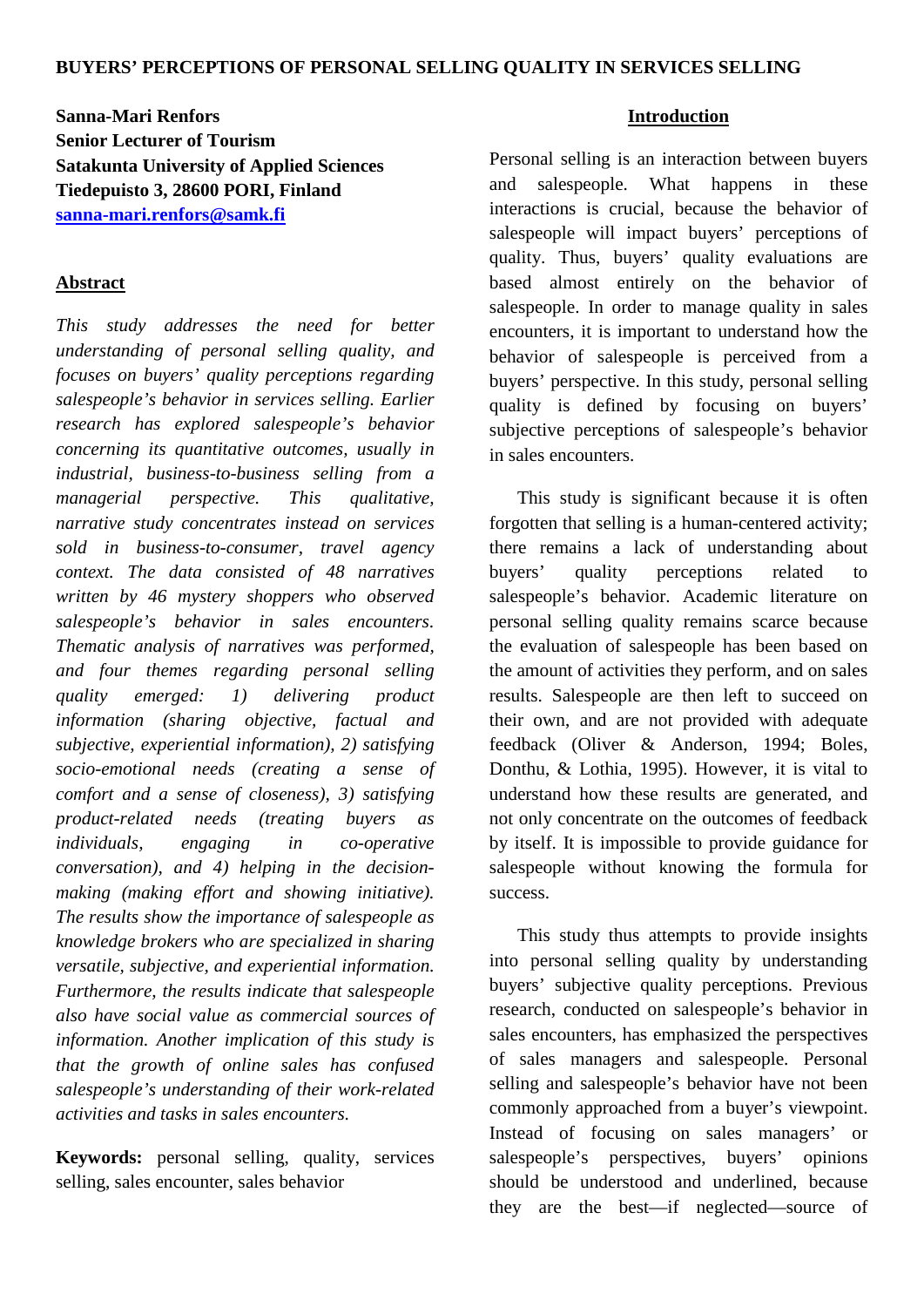information on sales behavior (Lambert, Sharma, & Levy, 1997; Dion & Banting, 2000).

This study also extends previous understanding by concentrating on sales encounters of business-to-consumer (B2C) services. Because the majority of personal selling research has explored industrial goods and business-to-business (B2B) selling, services in business-to-consumer contexts have not been commonly represented. Williams and Plouffe (2007) noticed that in personal selling research studies that exclusively sample service firms were considerably less frequent, and focused on the insurance industry, with very little work addressing other important service contexts. Jackson, Schlacter, Bridges, and Gallan (2010) also noted that evaluating salespeople's behavior in the service context is more important today than ever before due to the substantial changes in selling services. Therefore, for these reasons this study will concentrate on salespeople who sell services, in this case package tours to individual buyers in Finnish travel agencies.

 Concerns about the role of face-to-face agents have been growing for many years due to the growth of the Internet as an alternative source of travel bookings. In fact, Finnish tourists are heavy users of the Internet, and 61 per cent of their package tours were booked online in the year 2011 (The Association of Finnish Travel Agents, 2012). However, The Association of Finnish Travel Agents (2011) has also stated that the growth of online sales was already moderated in the year 2010. Thus, it is predicted that in the future agents are likely to reinvent their role as bespoke travel advisors, and as a trusted source of information (Oxford Economics & Amadeus, 2010). Based on these assumptions research should not forget to explore issues concerning personal selling quality. This sector especially has to develop personal selling practices in face-toface setting to guarantee future business success, and to gain a competitive advantage.

Despite this fact, research has not provided relevant information in order to develop personal selling practices in travel agencies. There remains a lack of understanding of what personal selling quality is, in the travel agency context. Studies concerning travel agencies have juxtaposed personal selling with online sales, and focused on the impact of the Internet on the role of travel agents (Vasudavan & Standing, 1999; Law, Law, & Wai, 2002; Law, Leung, & Wong, 2004; Bennett & Lai, 2005; Cheyne, Downes, & Legg, 2006). Sales encounters in travel agencies have usually been approached as service encounters, and personal selling quality as service quality (Ryan & Cliff, 1997; Lam & Zhang, 1999; Bigne, Martinez, Miquel, & Andreu, 2003; Johns, Avci, & Karatepe, 2004; Ruiqi & Adrian, 2009; Filiz, 2010; Marinkovic, Senic, Kocic, & Sapic, 2011). Salespeople's main tasks have not been selling services, but delivering a high-quality service. Therefore, research needs to concentrate more on issues concerning personal selling quality in travel agencies, instead of online sales and service quality.

Against this background this study suggests that it is insightful to extend the current understanding of salespeople's behavior by focusing on its quality from the buyers' subjective perspective in services selling, in this case in travel agency context. The study answers the following research question: What is personal selling quality in sales encounters as perceived by buyers when selling services?

### **Previous research on quality in personal selling**

Personal selling research has not focused on salespeople's behavior, and quality, before. The main theoretical framework is based on sales performance research, because behavior has been previously conceptualized from a sales management perspective, as salespeople's behavior performance. According to Plank and Reid (1994) behavior involves the execution of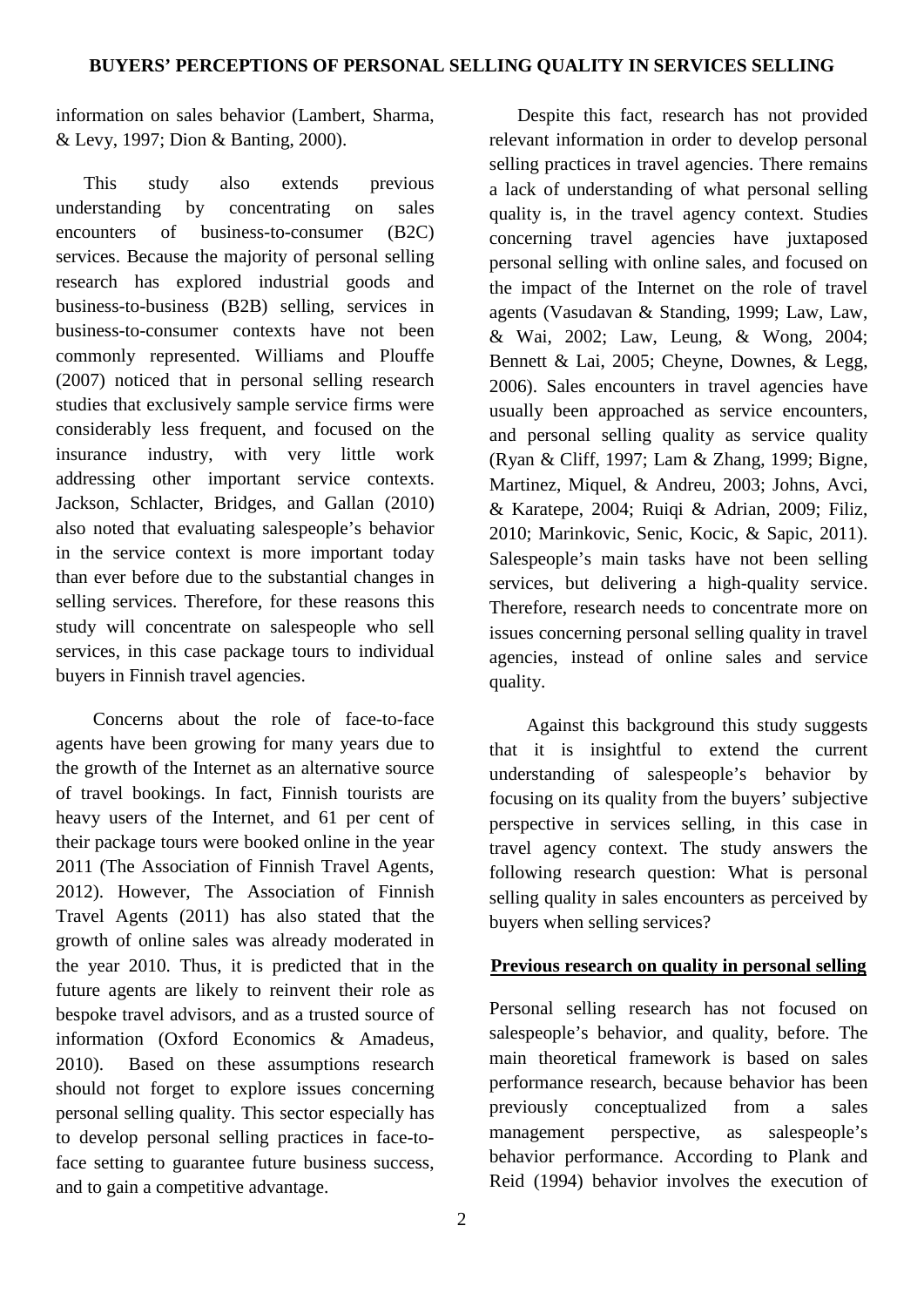selling-related activities by salespeople in the performance of their jobs. Sales managers or salespeople have evaluated this performance using measures related to the salespeople's activities (Boles et al., 1995; Pettijohn, Parker, Pettijohn, & Kent, 2001). These measures have included salespeople's product knowledge, sales presentation, communication and listening skills, teamwork, attitude, appearance and manners, initiative, and aggressiveness (Jackson, Schlacter, & Wolfe, 1995; Taylor, Pettijohn, & Pettijohn, 1999: Pettijohn et al., 2001; Zallocco, Bolman Pullins, & Mallin, 2009; Jackson et al., 2010). A few studies (Pascoe, 1995; Lambert, Sharma, & Levy, 1997; Peterson & Lucas, 2001) have asked buyers for their preferences, or what they want salespeople to do, in the industrial B2B context. Buyers emphasized salespeople's product, industry and market knowledge, their ability to provide advice and information, thoroughness, trustworthiness, responsiveness, and commitment. Buyers also highlighted the salespeople's ability to understand, know, and provide for their needs.

The theoretical framework of this research is also based on service marketing and service quality research, because of the service context and buyers' perspectives in this study. Previous studies regarding service quality have identified interaction as a critical dimension of quality (Grönroos, 1984; Lehtinen & Lehtinen, 1991; Brady & Cronin, 2001). Interaction service quality is produced in the interaction between customers and employees (Lehtinen & Lehtinen, 1991). Brady and Cronin (2001) suggested that customers' perceptions of the interpersonal interactions are a dimension of perceived service quality. Grönroos (1984) conceptualized this as functional quality, meaning the manner in which the service is delivered in terms of the interactions during service encounters. Unlike personal selling literature, service marketing literature has approached quality from the customer's perspective, and addressed their quality perceptions regarding employee behavior.

related to selling in service context have generally conceptualized sales encounters between buyers and salespeople as service encounters (Evans & Grant, 1992; Evans, Arnold, & Grant, 1999; Shepherd, 1999; Ahearne, Jelinek, & Jones, 2007; Amyx & Bhuian, 2009). Accordingly, the behavior of salespeople has been understood as service behavior, or salespeople have had a dual role in service-sales, instead of selling services. These studies (Evans et al., 1999; Amyx & Bhuian, 2009) have also measured quality by applying the scales used in service quality research (SERVQUAL: Parasuraman, Zeithaml, & Berry, 1988; SERVPERF: Cronin & Taylor, 1992). In these scales service quality is explained through five quality dimensions: reliability, responsiveness, assurance, tangibles, and empathy. Because the scales used have been adopted directly from the service quality research, the previous studies are inadequate in measuring personal selling quality.

It is interesting to note that most of the studies

In the case of travel agencies, sales encounters have been approached as service encounters, and quality as service quality. Therefore it is commonly understood that a travel agent's function is to serve customers, not to help buyers to make purchase decisions and commit to buy. Service quality in travel agencies has frequently been examined using the SERVQUAL scale (Ryan & Cliff, 1997; Lam & Zhang, 1999; Bigne et al. 2003; Johns et. al, 2004; Ruiqi & Adrian, 2009; Filiz, 2010; Marinkovic et al., 2011). Thus, travel agency service quality usually consists of reliability, responsiveness, assurance, tangibles, and empathy.

In sum, the prior research concerning personal selling has not addressed buyers' quality perceptions in services selling. In the case of selling services buyers are usually seen as customers, and salespeople are considered as employees who serve them in service encounters. Thus, salespeople's behavior does not include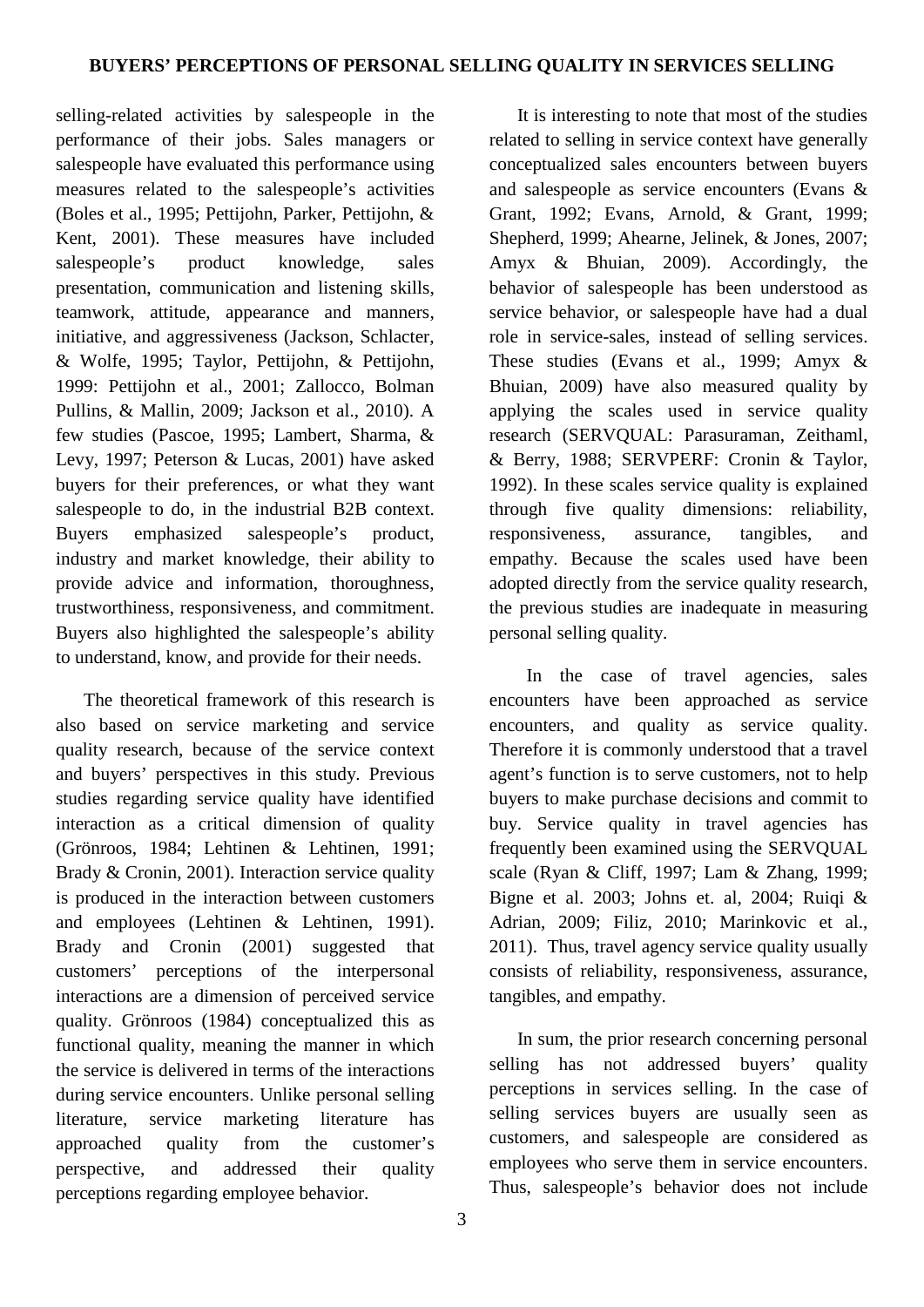selling-related activities, which aim towards buyers making purchase decisions. In the travel agency context, salespeople's behavior has been examined as service behavior, and service quality has been measured frequently using the SERVQUAL scale. It has been stated that personal selling, especially in the context of fastgrowing online sales, has to deliver extra value in order for the agencies to survive in the future. Therefore, personal selling quality has to be explored, instead of focusing only on sales outcomes, management perspectives, salespeople's self-assessment, or service quality. This study extends the current knowledge of personal selling quality by addressing these issues from within the travel agency context.

## **Research Methods**

The data collection and analyzing techniques in this qualitative, narrative study, embraced an interpretivist research position. Interpretive research aims to understand the fundamental nature of the social world at the level of subjective experience (Burrell & Morgan, 1979, 28). There is certainly a need for this approach in personal selling research, where functionalist, quantitative paradigms have provided the dominant framework. This issue was also confronted by Plouffe, Williams, and Wachner (2008), who discovered that qualitative methods were only used in seven percent of published sales research between the years 1983–2006.

The data consisted of narratives (n=48) that were written by mystery shoppers (n=46), who observed salespeople's behavior in travel agency sales encounters. Mystery shopping is a form of participant observation where the researcher interacts with the subject being observed (Wilson, 2001). I recruited 46 mystery shoppers who were each asked to visit a salesperson to observe their behavior, and to write a detailed, evaluative narrative (n=48) of the perceptions in a chronological order after the visit. However, two of the shoppers visited two agencies each, and thus wrote two narratives.

Reporting was based on subjective information. I did not want to use the traditional checklist used in mystery shopping, or for the buyers to observe any specific behavior. I wanted to understand the buyers' points of view, and therefore the observation was unstructured. I chose mystery shopping as the data collection tool because according to Wilson (2001), and Van der Wiele, Hesseling, and Van Iwaarden (2005) it is a useful instrument to create an in-depth insight into perceptions of buyers, and helps to develop a richer knowledge of the experiential nature of services.

 In this study buyers were potential, individual leisure tourists who had not yet made a purchase decision when entering an agency. Buyers were both male and female, ranging in age from 20 to 65. Their buying task was to buy a package tour (a pre-packaged or a tailored vacation) that held special significance for them, and included at least flights and hotel accommodation. They were also asked to familiarize themselves with the packages the agent sold before the visit, and choose a certain destination or a tour type.

 The critical incident technique was also employed, and buyers were asked to pay special attention into the critical incidents they perceived during the encounter. The critical incident technique (CIT) (Flanagan, 1954) is the most used qualitative approach when measuring service quality. It consists of a set of procedures for collecting observations of human behavior, and classifying them in such a way as to make them useful in addressing practical problems (Flanagan, 1954). A critical incident in this study is a specific salesperson's behavior that is especially satisfying or dissatisfying according to the buyer.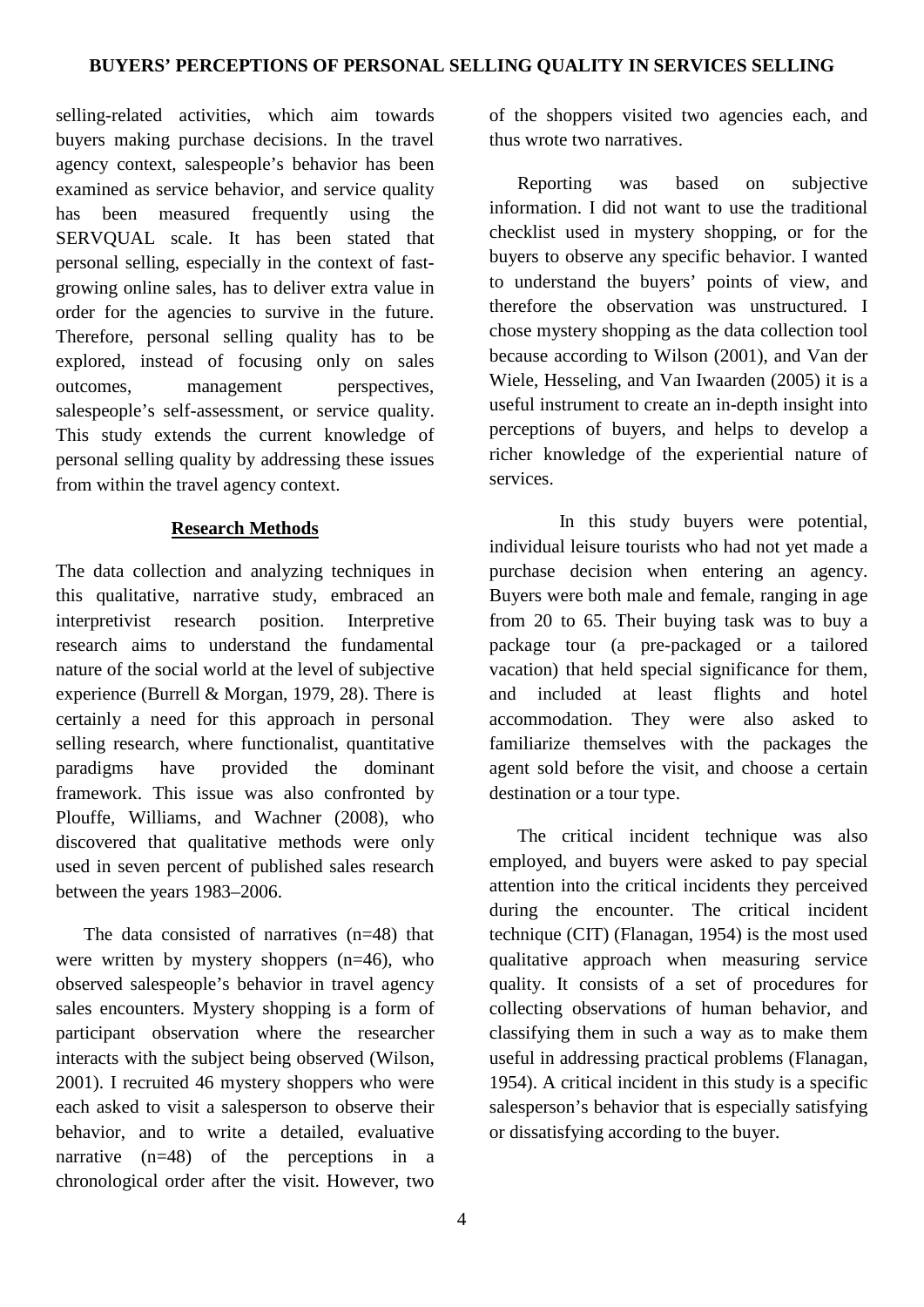The critical incident technique was employed in an interpretative fashion. The approach was interpretative because the subjective incidents were analyzed with interpretation from the respondent. Gremler (2004) noted that most critical incident studies treat narratives as reports of facts, with minimal contextualization and respondent explanation. Gremler (2004) recommended that researchers should gain insight from interpreting the respondent's perceptions, instead of reporting facts. Therefore, in addition to concentrating on the whole narratives I chose longer sections of text, describing positive and negative incidents they included, as a unit of analysis.

 Thematic analysis of narratives was used. According to Riessman (2004) a thematic approach is useful for finding common thematic elements across research participants and the events they report*.* In the analysis the focus was on the meaning and content of the narratives. When focusing on the meaning and content of the narrative, the research aims to answer the question of 'what is told' (Eriksson & Kovalainen, 2008, 219). According to Eriksson and Kovalainen (2008, 219) empirical data is then analyzed for themes, and a storyline is developed. Hence, I analyzed the narratives whilst also paying attention to the critical incidents they included for themes, and constructed a positive and a negative storyline describing each theme.

 The approach was inductive, and the themes were formed as they emerged from the data. First, the narratives were closely examined and coded. Longer sections of text describing critical incidents relating to similar topics were organized into categories representing salespeople's behavior. All together four themes were identified that were perceived as significant by the buyers, and described personal selling quality from different, emerging perspectives. These similar incidents were then re-organized into meaningful wholes that described the buyers'

perceptions of personal selling quality, chronologically, from a certain perspective. Eight storylines were constructed and interpreted, which represented each of the four themes from positive and negative perspectives. The storylines were developed because a story has progressive, sequential structure as a sales encounter, and it allowed me to gain insight into the buyers' own perceptions, explanations and context.

I also had two group discussions and many individual conversations with the buyers after their visits, so the themes already began to emerge in this phase. After writing the preliminary storylines I also carried out a member-check, and let the buyers comment on the themes and the storylines.

## **Results**

Four themes (figure 1) describing personal selling quality were identified: 1) delivering product information, 2) satisfying socio-emotional needs, 3) satisfying product-related needs, and 4) helping in the decision making. Each theme is defined and described below. Storylines representing these themes are illustrated in the results.

# **Delivering product information**

 The first theme was defined as satisfying buyers' information needs by delivering versatile and new product information. The buyers expressed that they had both *factual and experiential information needs.* Factual information needs concerned the objective facts related to the destination, schedules, hotel amenities and tour programs. However, the buyers wanted to learn experiential information that cannot be found from the brochures or official websites, and were not satisfied with hearing only objective facts.

 The results show that subjective, experiential information was the buyers' motive to visit salespeople. The buyers stressed that salespeople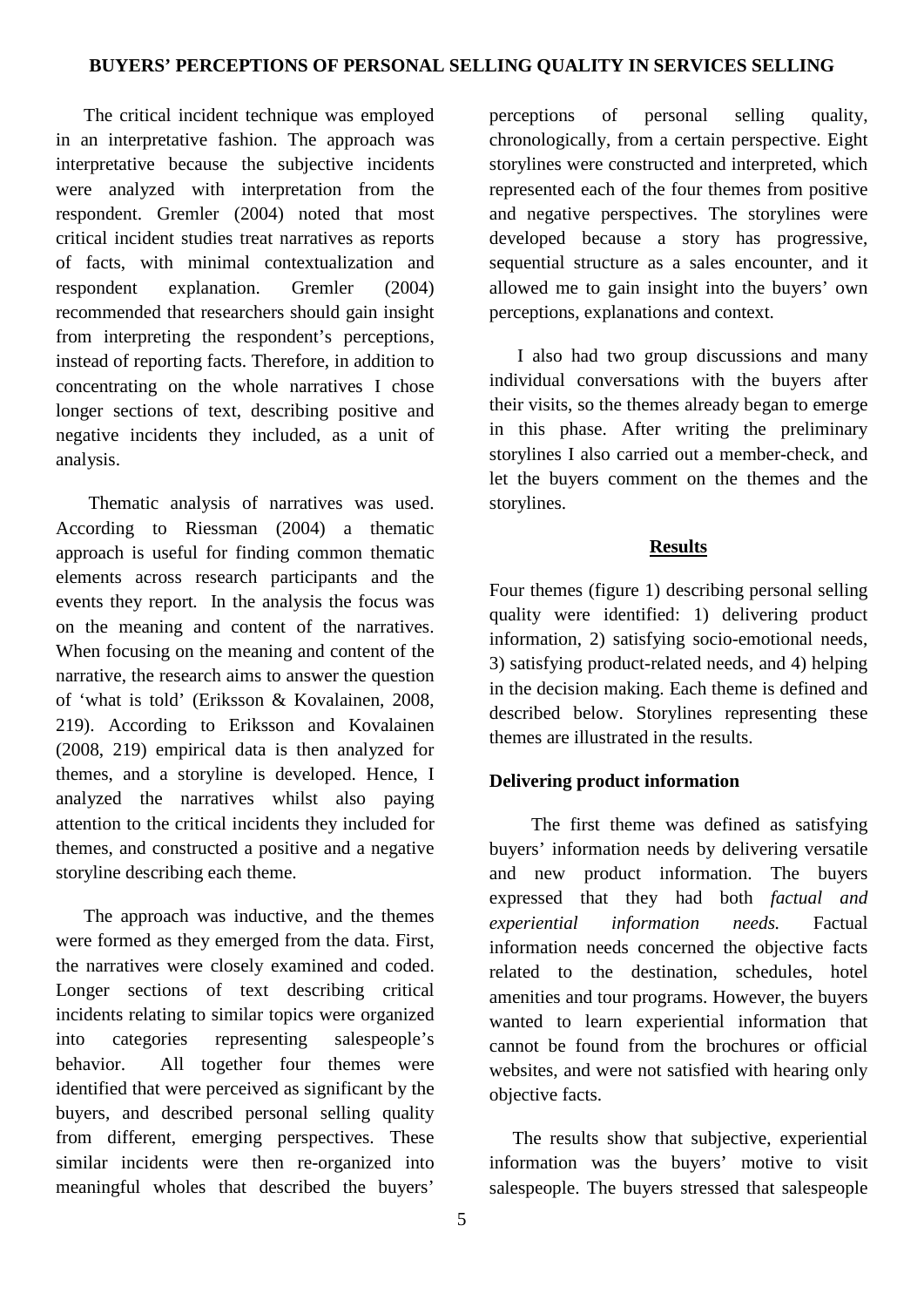should share travel experiences they have gained from various information sources. The buyers were searching for the salesperson's—or their colleagues' and other buyers'—own recommendations regarding destination choices. They also wanted to get new and innovative ideas in relation to destinations, and to learn about activities, in various destinations, which create hedonic experiences. Delivering product information is illustrated in the following synthesis:

*The salesperson presented me with a certain island in Asia. First he told me about its versatility and described the island very accurately. I noticed that he actually seemed to have personal experience about the destination. He said that he had been there for ten days two years ago. Thus, this salesperson had excellent information, because he told me about his feelings and own experiences related to the destination. The salesperson also told me that many of his clients have also visited the destination before. They have highly recommended this destination and it has become a very popular honeymoon destination. Then the salesperson gave me a lot of tips about unique activities which allow me to experience new things. I was convinced that this vacation would be a great experience. After the visit I felt that I could have not found the same information the salesperson provided me with from the Internet. I wanted to get information, which is not available on their websites.* 

## **Satisfying socio-emotional needs**

The results revealed that the buyers experienced personal selling quality holistically, meaning that they had both product-related and socio-emotional needs towards salespeople's behavior. Because sales encounters are social events, buyers expressed that salespeople should be socio-emotionally competent, and able to fulfill their socio-emotional needs. The buyers stressed that salespeople should *create a sense of comfort* by dispelling tension, and establishing a relaxed and friendly atmosphere. According to the buyers, salespeople should also *create closeness* that decreases the social distance between the buyer and the salesperson. By doing this, the buyers felt that it was also easier to fulfill the product-related needs together. The following synthesis illustrates how this theme is perceived by buyers:

*When I entered the office, the salesperson made me feel comfortable and seemed genuinely interested in me. I was a little bit surprised, because I feared that he would ignore me and urges me to search for alternatives on the Internet. His enthusiasm made me feel also very relieved and relaxed. I also thought he was very easy to talk to. I felt like I was talking to one of my friends, who had visited a lot of places and is telling me about them. He also told me about his own holiday plans, because he is planning to visit this destination in the near future.* 

## **Satisfying product-related needs**

The results indicate that the buyers perceived salespeople to be task competent if they *treated buyers as important individuals* and understood that the buyer's unique and complex productrelated needs were at the focal point in sales encounters. When discussing buyers' unique needs, and choosing products, the buyers also expressed willingness to take an active role. Hence, the buyers considered salespeople to be task competent if they also let buyers be actively engaged, and play an equal role, when fulfilling the product-related needs.

However, the buyers expressed that salespeople's behavior was often productoriented, and that their unique needs were not taken into consideration. According to the buyers, salespeople refused to tailor complex packages,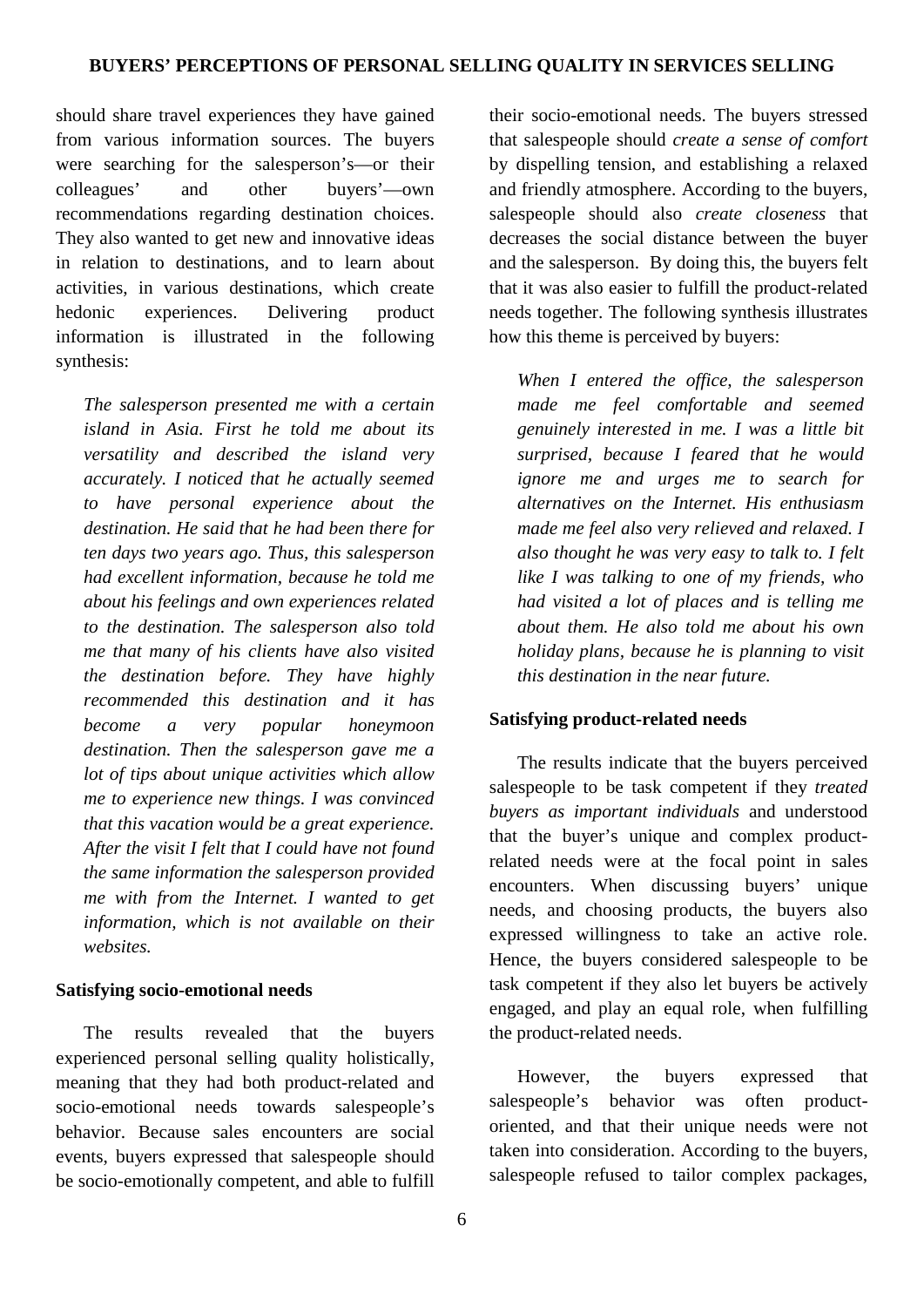and offered the same—and the cheapest—product to every buyer. The buyers felt that salespeople sold the product that was the easiest to sell, and that they concentrated on special offers instead of products that satisfied buyers' needs.

 The results show that the buyers interpreted sales encounters as *co-operative conversations, where they were both engaged.* The buyers described sales encounters as conversations between two friends, where they exchanged ideas, negotiated about the best product and examined the alternatives together. As a result of this conversation together they reached a consensus about the product that best fulfilled the buyer's product-related needs. This theme is illustrated in the next synthesis:

*It was nice that we first thought about what I really wanted and after that we took a closer look at the availability. By asking me questions the salesperson learned that I'm not interested in going to a crowded holiday destination. This was nice, because he also saved my time and did not recommend me any unsuitable alternatives. I could say that during the whole encounter I was the focus of his attention. When the conversation went on, the salesperson gave me constantly new options based on my opinions. I liked the conversation, because he wanted to hear first my thoughts and after that gave me more information if I wanted to. After considering all the alternatives together we re-examined one of the destinations. We concluded that this could be the best choice for me. We also agreed upon the hotel, because we came to the decision that this particular hotel is what I want from my vacation.*

### **Helping in decision making**

According to the buyers, salespeople should be willing to help them in with decision making. Thus, salespeople were expected *to make an effort* 

*and to show initiative* in sales encounters. Making an effort means energy and time is consumed in order to help buyers in their decision making. The buyers perceived that salespeople should show enthusiasm and energy regarding their buying task. They also wanted salespeople to make extra effort, and to find out about every detail concerning the product. The buyers also wanted to have a long and an unhurried conversation with the salespeople. Showing initiative refers to the salespeople's ability to proceed spontaneously and proactively in helping buyers to make decisions.

However, the buyers often experienced that salespeople refused to help, and instead directed them to the Internet. Salespeople assumed that the buyers had visited the agency's website before coming to the agency, or asked the buyers to search for more information and to book the product online after the encounter. Thus, the buyers perceived that the existence of the Internet resulted in salespeople not assisting buyers, and not making any effort.

The buyers also perceived that the salespeople's role was not to consult and to help them in their decision-making, but to process a pre-existing order. It could be stated that this role of an order taker, and passive booking-agent practices, still existed. This means that sales encounters were buyer monologues, where they were supposed to ask questions and to inform salespeople about their decisions. Salespeople did not show interest, take initiative, ask questions, or present alternatives. This was the reason why the buyers felt that salespeople had no advisory or specialist role in sales encounters. This is revealed in the next synthesis:

*The salesperson didn't try to sell me anything. I was waiting for him to tell me something about the packages, but he didn't present me with any alternatives or ask me questions. Instead he announced right away that I could find all their packages also on the Internet. I*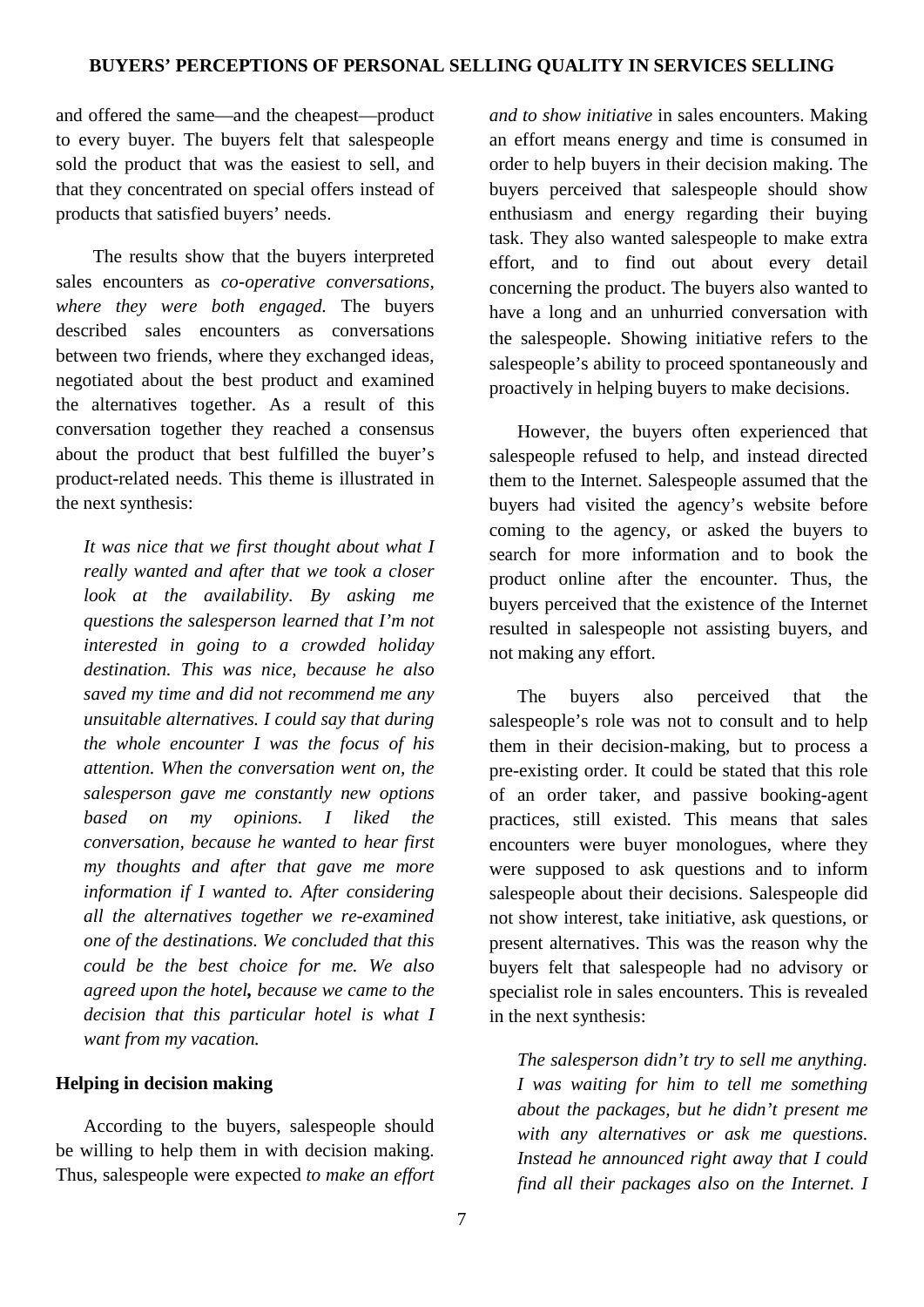*felt like he was wondering why I was visiting him personally, because I could check all the details also online. He gave me a couple of homepage addresses I could browse at home. The whole encounter lasted only less than 10 minutes. All I got from this meeting was two homepage addresses. Afterwards I felt discouraged because the salesperson acted so passively. I could not book the vacation even if I had been so excited about the possibility of going somewhere on my holiday.*

## **Discussion and Conclusions**

The purpose of the study was to extend the current understanding of a salesperson's behavior by focusing on its quality from a buyer's subjective perspective in services selling. Four themes describing personal selling quality from a buyer's perspective were identified: 1) delivering product information, 2) satisfying socioemotional needs, 3) satisfying product-related needs and 4) helping in decision making.

 The lesson to be learned from this study concerns the fact that sales encounters are social and conversational interactions. Buyers see their role as more active, equal, and co-operative conversational partners than previous personal selling research assumes. Before, it has been considered as the salespeople's responsibility to define a passive buyer's needs, and then to select and present the product that matched those needs. Personal selling has therefore been a taskoriented, hierarchical function, and salespeople's task competence has referred to their listening, sales presentation and communication skills. Instead, the equal partnership calls for dialogical competence as well as emotional intelligence.

Comparing personal selling quality with service quality, the results show that they have some similarities and differences. In light of the results, the similarities concern *the right attitude towards helping buyers and the ability to provide*  *them with individualized attention.* As the results show, an important aspect of personal selling quality is salespeople's willingness to help buyers in their decision-making by making an effort, and showing initiative. Similarly, in service quality literature, responsiveness that concerns the willingness and readiness to provide service when needed is considered to be an important dimension of service quality (Parasuraman et al., 1988; Evans et al., 1999; Lam & Chang, 1999; Amyx & Bhuian, 2009). However, in the service context, helping involves quick response, but in personal selling consuming long-lasting energy and time when helping buyers is needed. Another important aspect of personal selling quality is salespeople's ability to treat buyers as individuals by focusing on their unique and complex needs. Also, in the service quality literature, understanding buyers' needs and providing individualized attention has been referred as an important dimension of quality (Parasuraman et al., 1988).

The results suggest that reliability is not such an important aspect of personal selling quality, as it is of service quality. Salespeople's error-free and prompt behavior, or the completion of promised tasks, are not stressed in the results. The results also imply that personal selling quality emphasizes salespeople's ability to deliver versatile product information more than in service quality literature. Delivering versatile product information is also a critical aspect of personal selling quality because it is considered to be a buyer's motive to visit salespeople.

The results support the notion of salespeople as knowledge brokers (Verbeke, Dietz, & Verwaal, 2011), whose job is to transfer knowledge about products to buyers. It was found that buyers did not visit salespeople only to share objective, factual product information that the previous personal selling studies have highlighted. It was found that buyers expected salespeople to share especially subjective and experiential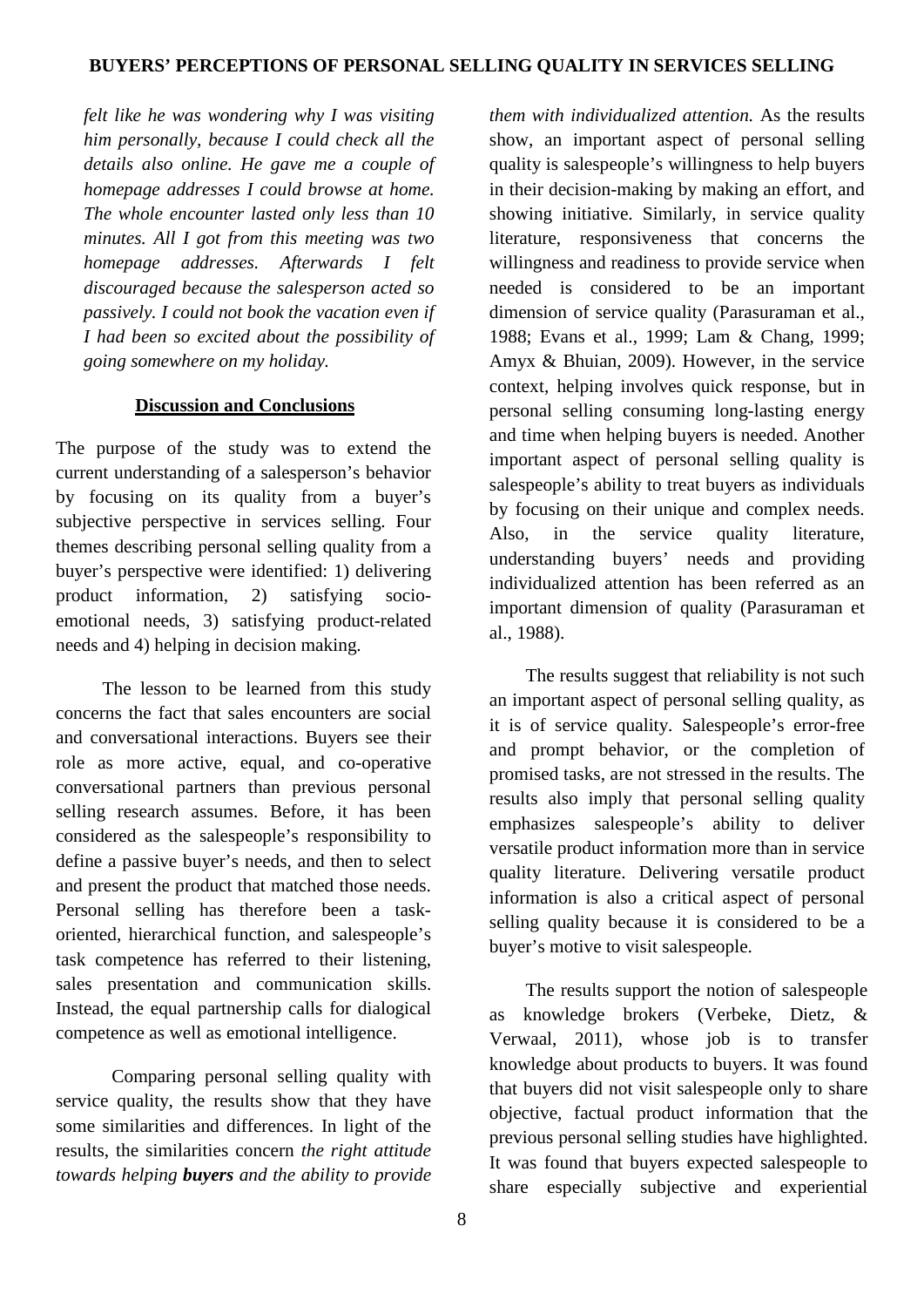product information. This supports the results of previous studies (Vogt & Fesenmaier, 1998; Cho & Jang, 2008) of vacationers' information needs and values. Vogt and Fesenmaier (1998) stated that tourists have multiple information needs (innovative, hedonic, aesthetic and social needs) when purchasing a vacation. The results are in line with Cho and Jang's (2008) suggestion that information that satisfied vacationers' needs from a value perspective in the pre-trip stage has hedonic, sensation seeking and social value.

 It could be argued that the role of, and the line between, commercial and social information sources has been blurred. The results show that even if salespeople were commercial sources of information, they had a social value for buyers. Cho and Jang (2008) suggested that social value relates to discussions about vacation experiences and exchange of opinions with friends and family, not to commercial communication channels. However, buyers expected salespeople to share the same kind of information that they share with friends and family. The reason behind this may be the fact that within countries of high Internet penetration, buyers are used to sharing information on the Internet and expect salespeople to also do the same in face-to-face sales encounters.

In order to assure personal selling quality, managers are encouraged to increase salespeople's knowledge base. Because of new technologies, buyers want to acquire the same kind of information visiting salespeople in person as they would get by communicating with other buyers, and searching for information on the Internet. Therefore these new technologies, and especially the important role of social media, have an impact on salespeople's skill requirements. Salespeople should visit destinations and get educational, personal experiences. Salespeople should also work as a team, and share their experiences as well as

become acquainted with the experiential information content the Internet provides.

Another implication of this study is that the growth of online sales has confused salespeople's understanding of their work-related activities and tasks in face-to-face sales encounters. Therefore, it could be concluded that salespeople do not understand the use and the roles of personal selling and online sales in the multichannel selling context. Due to this fact it is vital to determine these roles more clearly, and to communicate this information to salespeople. Because the confusion between personal selling and online sales is evident, better practices and guidelines are needed regarding these sales channels.

The results also point out that product orientation and passive order-taker routines and practices still exist, and are rooted in the travel agency sales culture. A change in both thought and behavior is required. It could be argued that the travel agency sector develops new and unique products, but that salespeople are not able to sell these products to buyers' individual needs. Therefore salespeople need more guidance and feedback about their behavior in sales encounters.

The results can be generalized when selling services to individual consumers, but due to the high Internet penetration and the disintermediation of the travel agency sector in Finland, there are some limitations. The theory related to personal selling quality should be developed further. Studies that focus on salespeople, or sales managers' perspectives could also shed some light, regarding the results of this study. Follow up studies regarding the use and roles of personal selling and online sales in the service selling are also recommended, as well as studies on experiential information sharing in face-to-face sales encounters.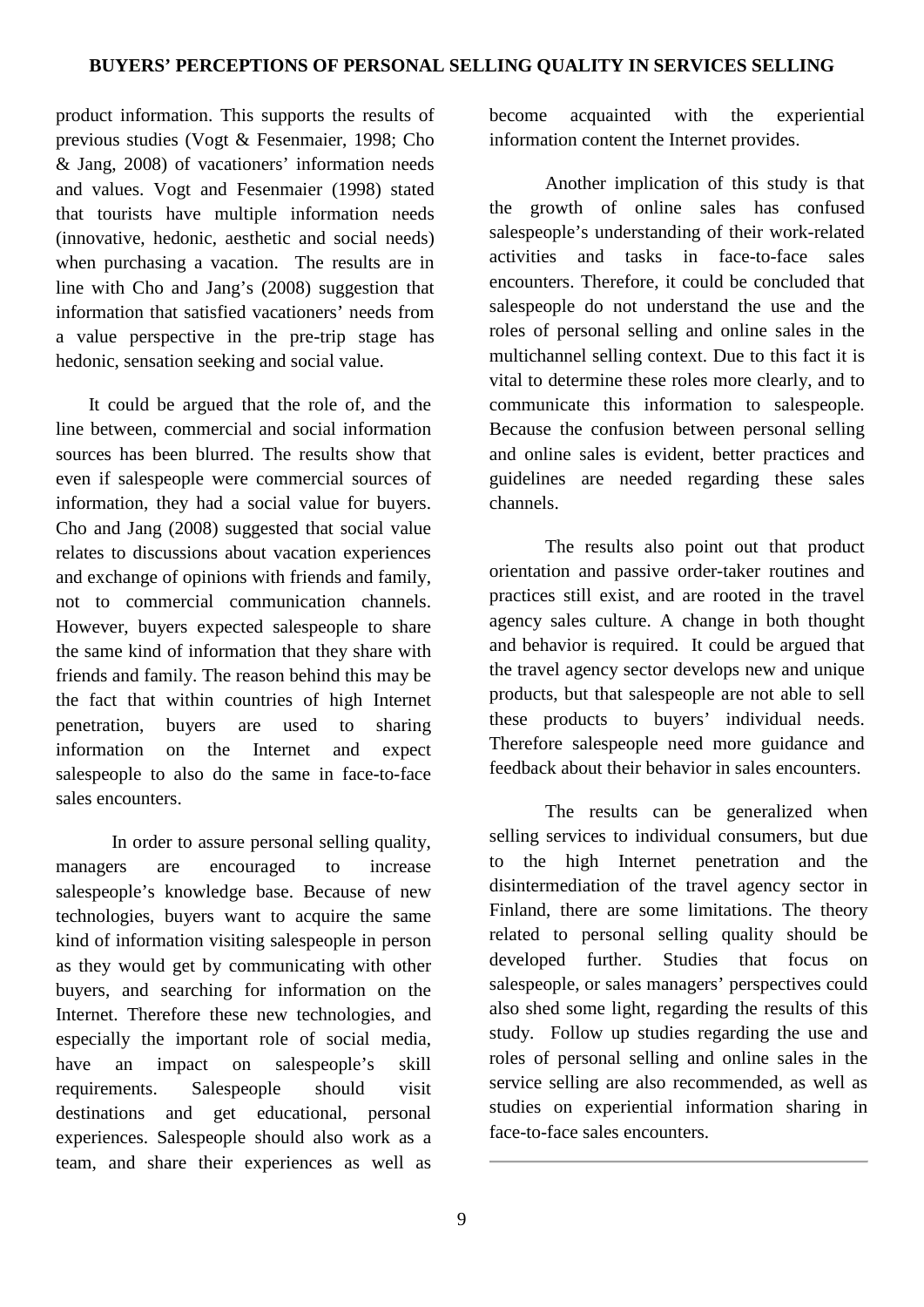#### **References**

- Ahearne, M., Jelinek, R., & Jones, E. (2007). Examining the effect of salesperson service behavior in a competitive context*. Journal of the Academy of Marketing Science, 35,* 603–616.
- Amyx, D., & Bhuian, S. (2009). SALESPERF: The salesperson service performance scale. *Journal of Personal Selling & Sales Management, 29,* 367–376.
- Bennett, M., & Lai, C. (2005). The impact of the Internet on travel agencies in Taiwan. *[Tourism and Hospitality](http://www.ingentaconnect.com/content/pal/thr)  [Research,](http://www.ingentaconnect.com/content/pal/thr) 6,* 8–23.
- Bigne, J., Martinez, C., Miquel, M., & Andreu, L. (2003). SERVQUAL reliability and validity in travel agencies. *Annals of Tourism Research, 30,* 258–262.
- Brady, M., & Cronin, J. (2001). Some new thoughts on conceptualizing perceived service quality: A hierarchical approach. *Journal of Marketing, 65,* 34– 49.
- Boles, J., Donthu, N., & Lohtia, R. (1995). Salesperson evaluation using relative performance efficiency: The application of data envelopment analysis. *Journal of Personal Selling & Sales Management, 15,* 31–49.
- Burrell, G., & Morgan, G. (1979). *Sosiological Paradigms and Organisational Analysis.* London, UK: Heinemann.
- Cheyne J., Downes, M., & Legg, S. (2006). Travel agent vs internet: What influences travel consumer choices? *Journal of Vacation Marketing, 12,* 41–57.
- Cho, M-H. & Jang, S. (2008). Information value structure for vacation travel. *Journal of Travel Research*, *47,* 72–83.
- Cronin, J., & Taylor, S. (1992). Measuring service quality: A re-examination and extension. *Journal of Marketing, 56,* 55–68.
- Dion, P., & Banting, P. (2000). Comparisons of alternative perspectives of sales performance*. Industrial Marketing Management, 29,* 263–270.
- Eriksson, P., & Kovalainen, A. (2008). *Qualitative methods in business research.* Thousand Oaks, CA: Sage.
- Evans, K., & Grant, J. (1992). Compensation and performance of service personnel: A service transaction perspective. *Journal of Personal Selling & Sales Management, 19,* 39–49.
- Evans, K., Arnold, T., & Grant, J. (1999). Combining service and sales at the point of customer contact. A retail banking example. *Journal of Service Research*, *2,* 34–49.
- Filiz, Z. (2010). Service quality of travel agents in Turkey. *Quality & Quantity,* 44, 793–805.
- Flanagan, J. (1954). The critical incident technique. *Psychological Bulletin, 51,* 327–358.
- Gremler, D. (2004). The critical incident technique in service research. *Journal of Service Research, 7,* 65– 89.
- Grönroos, C. (1984). A service quality model and its marketing implications. *European Journal of Marketing*, *18,* 35–42.
- Jackson, D., Schlacter, J., & Wolfe, W. (1995). Examining the bases utilized for evaluating salespeoples' performance. *Journal of Personal Selling & Sales Management, 15,* 57–65.
- Jackson, D., Schlacter, J., Bridges, C., & Gallan, A. (2010). A comparison and expansion of the bases used for evaluating salespeople's performance. *The Journal of Marketing Theory and Practice, 18,* 395–406.
- Johns, N., Avci, T., & Karatepe, O. (2004). Measuring service quality of travel agents: Evidence from Northern Cyprus. *The Service Industries Journal*, *24,* 82–100.
- Lam, T., & Zhang, H. (1999). Service quality of travel agents: The case of travel agents in Hong Kong. *Tourism Management, 20,* 341–349.
- Lambert, D., Sharma, A., & Levy, M. (1997). What information can relationship marketers obtain from customer evaluations of salespeople? *Industrial Marketing Management, 26,* 177–187.
- Law, R., Law, A., & Wai, E. (2002)[. The impact of the](http://www.informaworld.com/index/904049520.pdf)  [Internet on travel agencies in Hong Kong.](http://www.informaworld.com/index/904049520.pdf) *Journal of Travel & Tourism Marketing*, *11,* 105–126.
- Law, R., Leung, K., & Wong, J. (2004). The impact of the Internet on travel agencies. *International Journal of Contemporary Hospitality Management, 16,* 100– 107.
- Lehtinen, U., & Lehtinen, J. (1991). Two approaches to service quality dimensions. *The Service Industries Journal, 11,* 287–303.
- Marinković, V., Senić, V., Kocić, M., & Šapić, S. (2011). Investigating the impact of SERVQUAL dimensions on customer satisfaction: The lessons learnt from Serbian travel agencies. *International Journal of Tourism Research.* Advance online publication. doi: 10.1002/jtr.884.
- Oliver, R., & Anderson, E. (1994). An empirical test of the consequences of behaviour based versus outcomebased sales control systems. *Journal of Marketing, 58,* 53–67.
- Oxford Economics & Amadeus (2010). The Travel Gold Rush 2020. Pioneering growth and profitability trends in the travel sector. Retrieved from Amadeus website: [http://www.amadeus.com/amadeus/documents/corpor](http://www.amadeus.com/amadeus/documents/corporate/Travel-Gold-Rush-2020-EN.pdf) [ate/Travel-Gold-Rush-2020-EN.pdf](http://www.amadeus.com/amadeus/documents/corporate/Travel-Gold-Rush-2020-EN.pdf)
- Parasuraman, A., Zeithaml, V., & Berry, L. (1988). SERVQUAL: A multi-item scale for measuring consumer perception. *Journal of Retailing, 64,* 12–40.
- Pascoe, G. (1995). What industrial buyers prefer salespeople to know and do and what salespeople believe they prefer. *Asia-Australia Marketing Journal, 3,* 49–59.
- Peterson, R., & Lucas, G. (2001). What buyers want most from salespeople: A view from the senior level. *Business Horizons,* September-October, 39–45.
- Pettijohn, L., Parker, R., Pettijohn, C., & Kent, J. (2001). Performance appraisals: Usage, criteria, and observations. *Journal of Management Development, 20,* 754–771.
- Plank, R., & Reid, D. (1994). The mediating role of sales behaviours: An alternative perspective of sales performance and effectiveness. *Journal of Personal Selling & Sales Management, 14,* 43–56.
- Plouffe, C., Williams, B., & Wachner, T. (2008). Navigating difficult waters: Publishing trends and scholarship in sales research. *Journal of Personal Selling & Sales Management, 28,* 79–92.